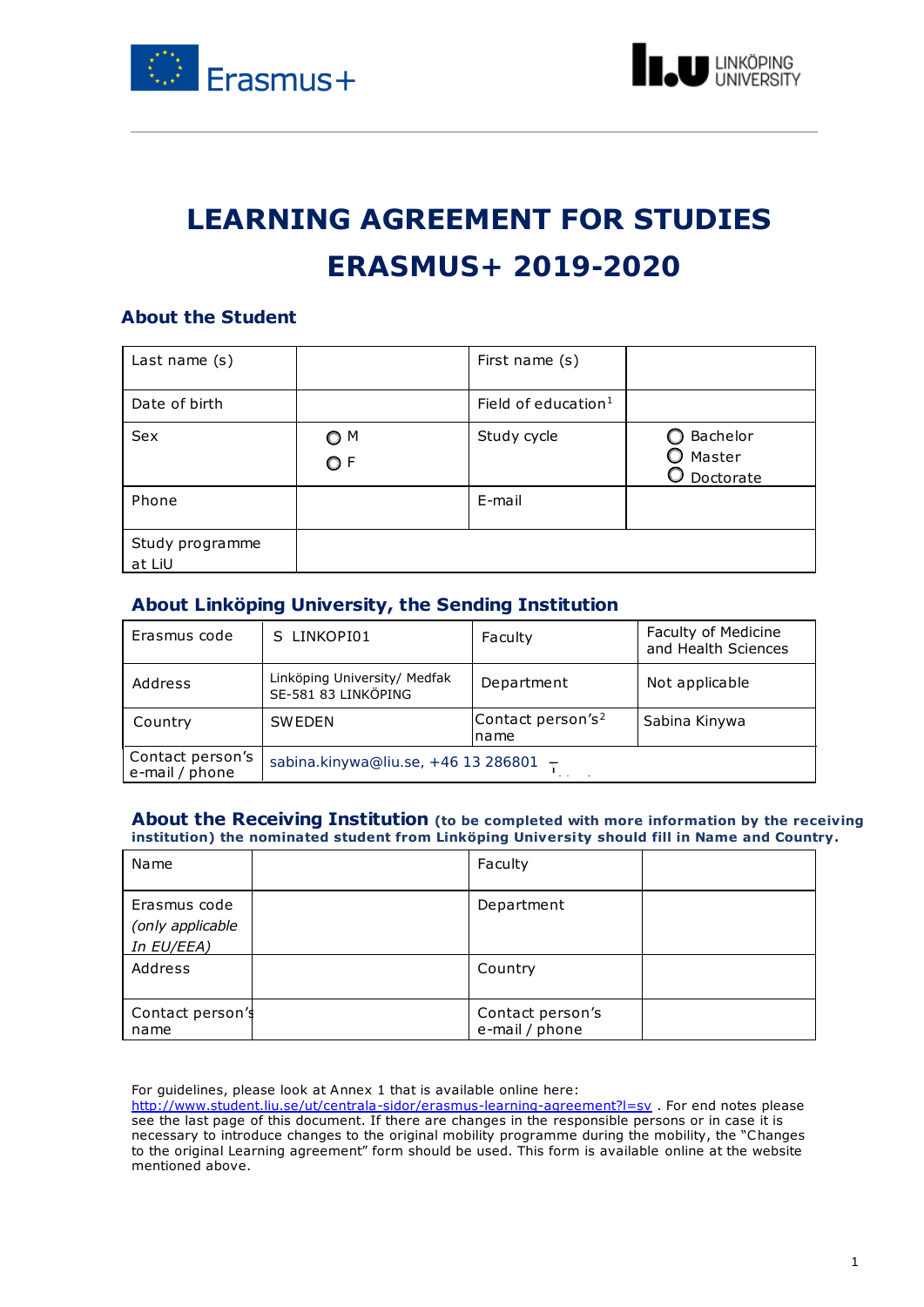



# **BEFORE THE MOBILITY**

Planned period of the mobility: from [month/year] \_\_\_\_\_\_\_ till [month/year] \_\_\_\_\_

## **Table A: Study programme at the receiving institution**

| Component <sup>3</sup><br>code (if any) | Component<br>title<br>at<br>the<br>receiving<br>institution<br>(as<br>indicated<br>in the<br>course<br>catalogue) | <b>Semester</b><br>[autumn /<br>spring] | <b>Number</b><br>of<br><b>ECTS</b><br>credits<br>(or<br>equivalent)<br>to<br>be<br>awarded<br>by<br>the<br>receiving<br>institution<br>successful<br>upon<br>completion |
|-----------------------------------------|-------------------------------------------------------------------------------------------------------------------|-----------------------------------------|-------------------------------------------------------------------------------------------------------------------------------------------------------------------------|
|                                         |                                                                                                                   |                                         |                                                                                                                                                                         |
|                                         |                                                                                                                   |                                         |                                                                                                                                                                         |
|                                         |                                                                                                                   |                                         |                                                                                                                                                                         |
|                                         |                                                                                                                   |                                         |                                                                                                                                                                         |
|                                         |                                                                                                                   |                                         |                                                                                                                                                                         |
|                                         |                                                                                                                   |                                         |                                                                                                                                                                         |
|                                         |                                                                                                                   |                                         |                                                                                                                                                                         |
|                                         |                                                                                                                   |                                         |                                                                                                                                                                         |
|                                         |                                                                                                                   |                                         |                                                                                                                                                                         |
|                                         |                                                                                                                   |                                         |                                                                                                                                                                         |
|                                         |                                                                                                                   |                                         |                                                                                                                                                                         |
|                                         |                                                                                                                   |                                         |                                                                                                                                                                         |
|                                         |                                                                                                                   |                                         | Total:                                                                                                                                                                  |

#### **Web link to the course catalogue at the receiving institution describing the learning outcomes:**

*[Web link(s) to be provided.]*

# **Language competence of the student**

The level of language competence<sup>4</sup> in \_\_\_\_\_\_\_\_\_\_\_\_ *[the main language of instruction]* that the student already has or agrees to acquire by the start of the study period is:  $A1O$   $A2O$   $B1O$   $B2O$   $C1O$   $C2O$  Native speaker  $O$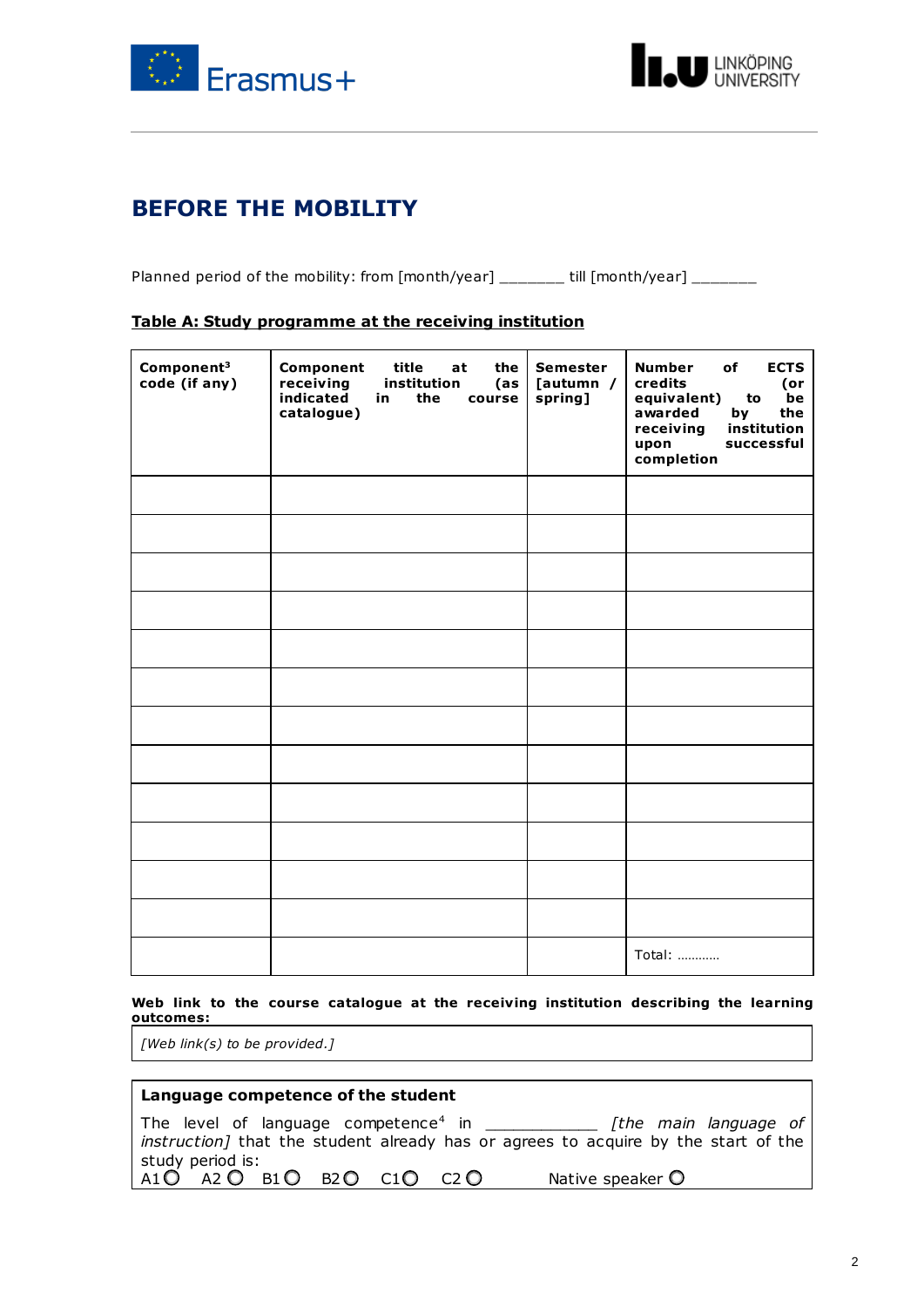



#### **Table B: Recognition at the sending institution**

NB: no one to one match with Table A is required. Where all credits in Table A are recognised as forming part of the programme at the sending institution without any further conditions being applied, Table B may be completed with a reference to the mobility window (see guidelines).

| Component<br>code (if any) | Component title at the sending<br>institution (as indicated in the<br>course catalogue) | <b>Semester</b><br>[autumn /<br>spring] | <b>Number</b><br><b>ECTS</b><br>of<br>credits<br>(or<br>equivalent)<br>be<br>to<br>recognised<br>the<br>by<br>sending institution |
|----------------------------|-----------------------------------------------------------------------------------------|-----------------------------------------|-----------------------------------------------------------------------------------------------------------------------------------|
|                            |                                                                                         |                                         |                                                                                                                                   |
|                            |                                                                                         |                                         |                                                                                                                                   |
|                            |                                                                                         |                                         |                                                                                                                                   |
|                            |                                                                                         |                                         |                                                                                                                                   |
|                            |                                                                                         |                                         |                                                                                                                                   |
|                            |                                                                                         |                                         |                                                                                                                                   |
|                            |                                                                                         |                                         |                                                                                                                                   |
|                            |                                                                                         |                                         |                                                                                                                                   |
|                            |                                                                                         |                                         |                                                                                                                                   |
|                            |                                                                                         |                                         |                                                                                                                                   |
|                            |                                                                                         |                                         | Total:                                                                                                                            |

If the student does not complete some educational components successfully, they have to be replaced by equivalent components, for example at the home university, in accordance with the programme curriculum. For information on mandatory programme contents, please see the relevant programme curriculum.

#### **COMMITMENT**

By signing this document, the student, the sending institution and the receiving institution confirm that they approve the Learning Agreement and that they will comply with the arrangements agreed by all parties in this document including the Learning Agreement Guidelines available in Annex 1 [\(http://www.student.liu.se/ut/centrala-sidor/erasmus-learning-agreement?l=sv\)](http://www.student.liu.se/ut/centrala-sidor/erasmus-learning-agreement?l=sv). Sending and receiving institutions undertake to apply all the principles of the Erasmus Charter for Higher Education relating to mobility for studies (or the principles agreed in the Inter -Institutional Agreement for institutions located in Partner C ountries.) The sending institution and the student should also commit to what is set out in the Erasmus+ grant agreement. The receiving institution confirms that the educational components listed in Table A are in line with its course catalogue and should be available to the student. The sending institution commits to recognise all the credits gained at the receiving institution for the successfully completed educational components and to count them towards the student's degree as described in Table B. Any exceptions to this rule are documented in the aforementioned annex of this Learning Agreement and agreed by all parties. After the mobility, the receiving institution should send a Transcript of Records to the student and the sending institution. After the mobility, the sending institution should issue a Transcript of Records to the student or record the results in a database accessible to the student. The student and receiving institution will communicate to the sending institution any problems or changes regarding the proposed mobility programme, responsible persons and/or study period.